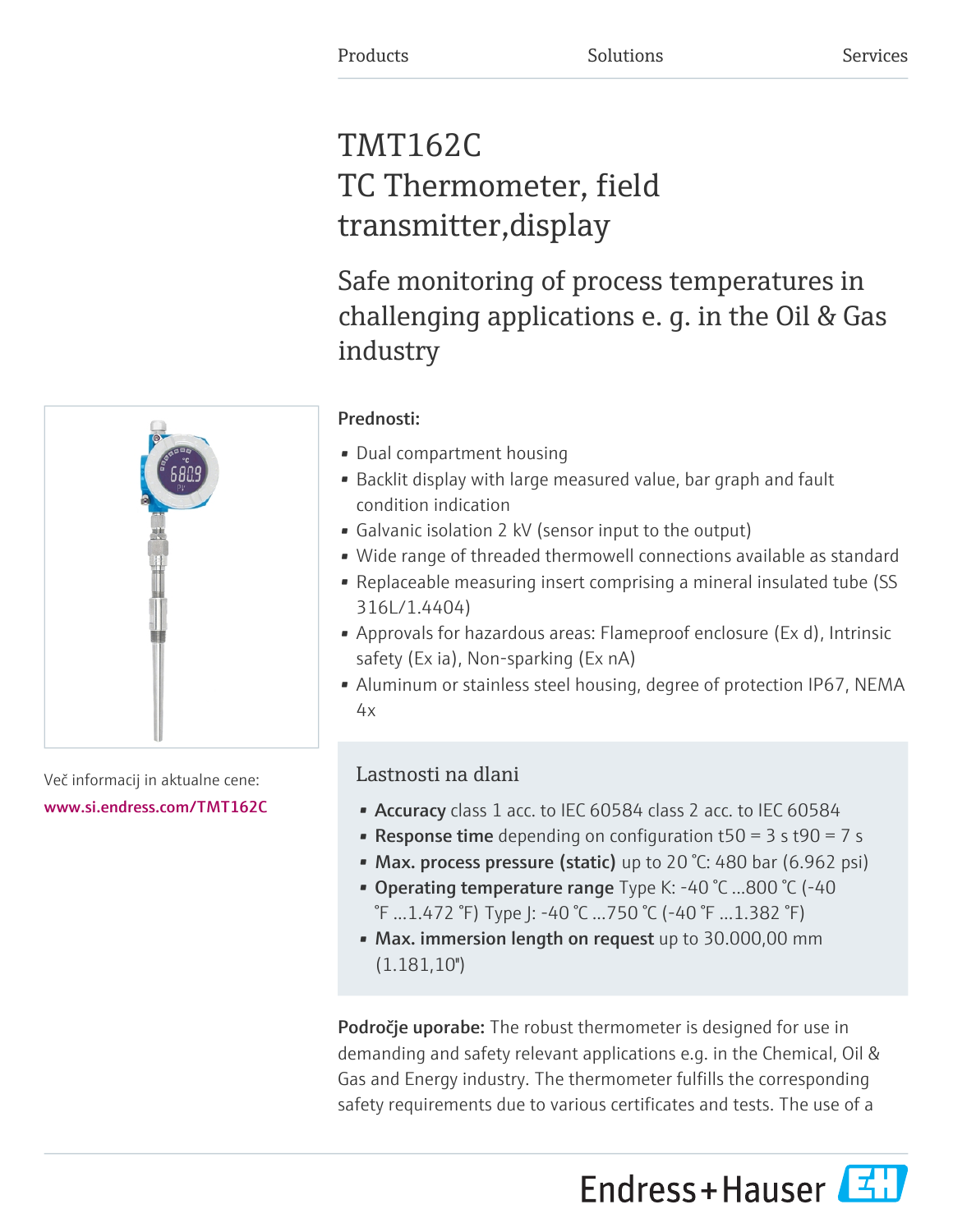transmitter leads to higher accuracy and reliability in comparison to directly wired sensors.

# Lastnosti in specifikacije

# Thermometer Merilni princip

Thermocouple

#### Characteristic / Application

US style modular temperature assembly for heavy duty applications suitable for hazardous areas with neck to use with thermowell backlit display

Thermowell / protection tube to use with thermowell

Insert / probe mineral insulated (MI), flexible

Outer diameter protection tube / Insert 6,0 mm (0,24'')

Max. immersion length on request up to 30.000,00 mm (1.181,10'')

Material protection tube/ thermowell Not defined

Optional coating Not defined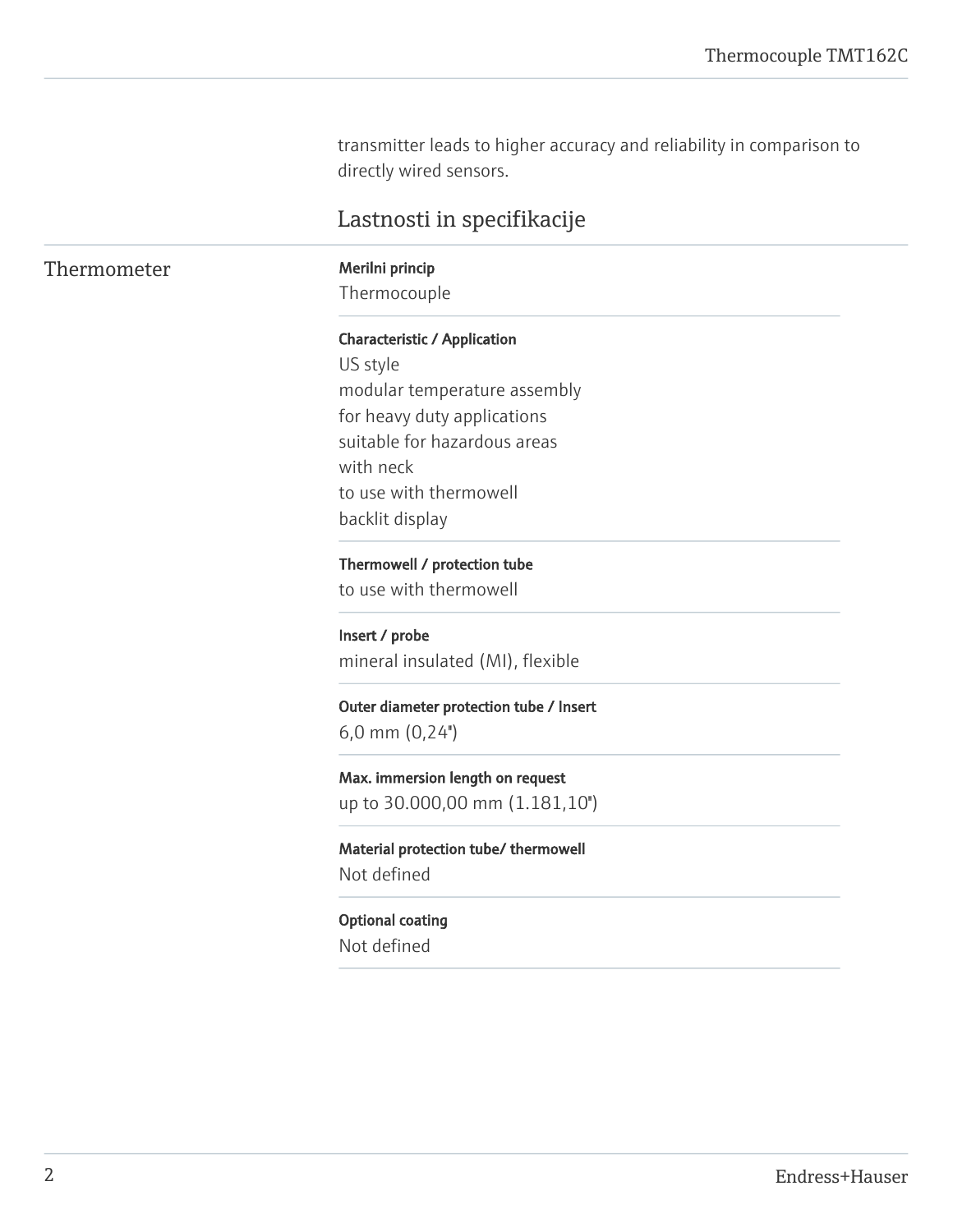# Thermometer

#### Process connection

male thread: G1/2" NPT1/2" NPT3/4" M24x1.5

## Tip shape

straight

#### Operating temperature range

Type K: -40 °C ...800 °C (-40 °F ...1.472 °F) Type J: -40 °C ...750 °C (-40 °F ...1.382 °F)

## Max. process pressure (static)

up to 20 °C: 480 bar (6.962 psi)

### **Accuracy**

class 1 acc. to IEC 60584 class 2 acc. to IEC 60584

#### Response time

depending on configuration  $t50 = 3 s$  $t90 = 7 s$ 

#### Integration head transmitter

yes (4 … 20 mA; HART; PROFIBUS PA; FOUNDATION FIELDBUS)

## Ex - approvals

ATEX II ATEX Eex explosion proof